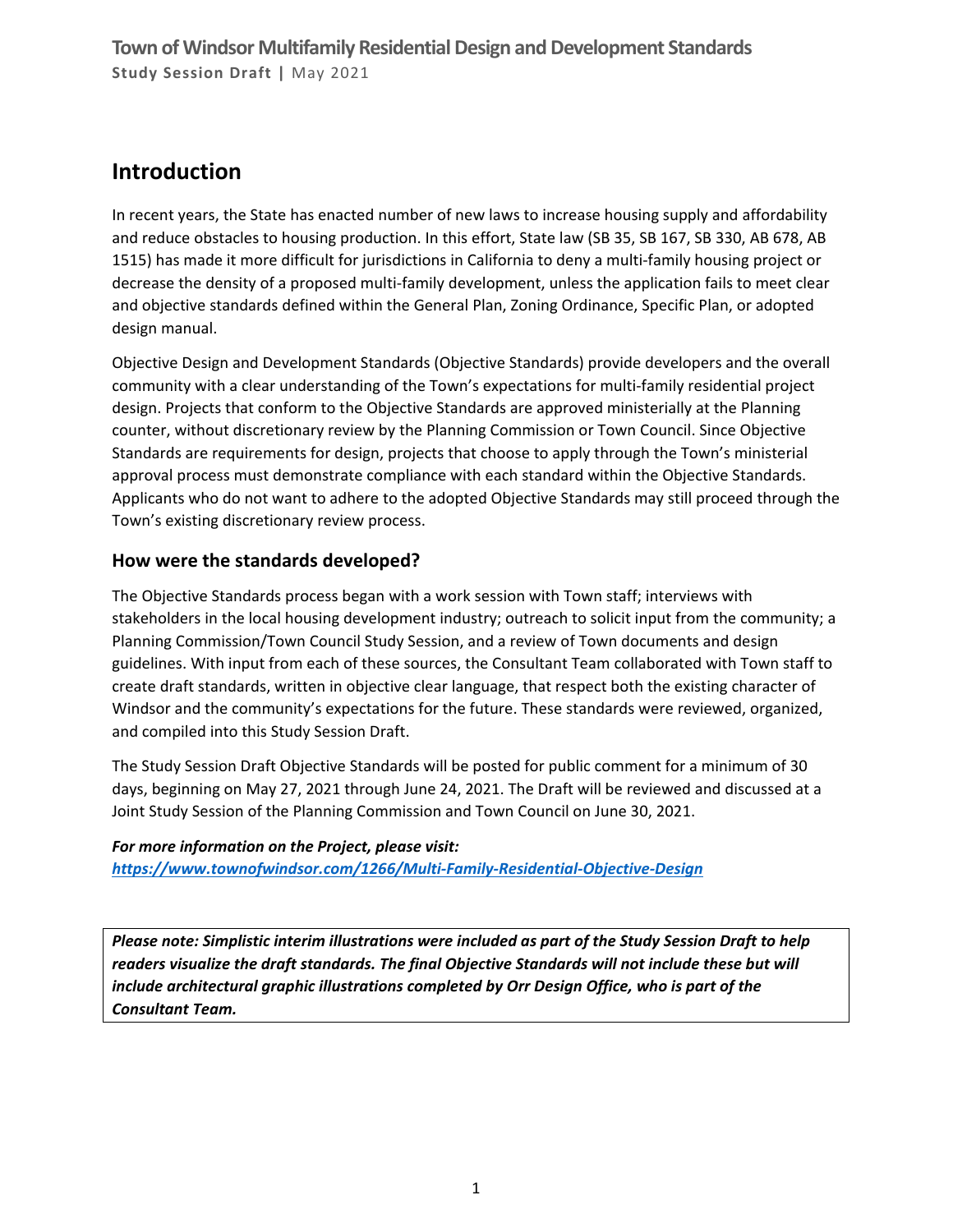# **Objective Design and Development Standards for Multifamily Residential Development**

#### **1. Neighborhood Compatibility**

- a. Massing
	- i. Adjacent to residential uses
		- 1. Multi-story structures adjacent to single-family home(s), shall use a minimum of one of the following techniques along the street frontage to reduce the perceived size of the structure:
			- a. incorporate dormer windows to achieve a lower height
			- b. modulate the horizontal plane by a minimum depth of two feet at intervals of a maximum of 20 feet
			- c. articulate the roofline through change in roof pitch or inclusion of a gable at intervals of a maximum of 10 feet
		- 2. Two- and three-story structures adjacent to single-story residential structures shall use a minimum of one of the following techniques:
			- a. step back floors above the ground floor by a minimum depth of three feet along sides within three feet of the minimum side yard setback



b. increase the required side setback by one foot for each four feet of structure height in excess of 15 feet of total height

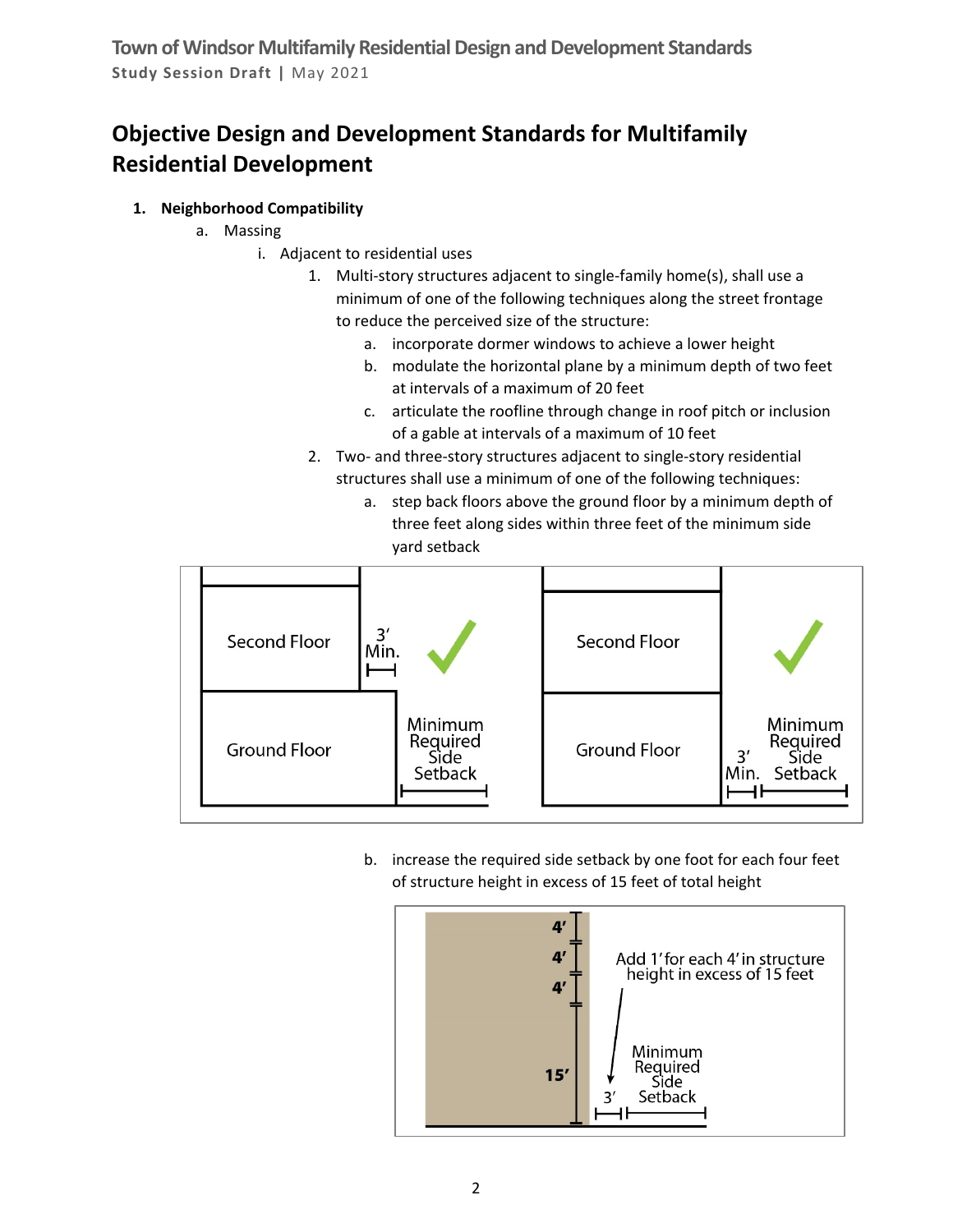- 3. Structures taller than three-stories adjacent to residential uses shall use a minimum of one of the following techniques:
	- a. step back the walls of floors above the ground floor by a minimum of six feet from lower floor walls along street-facing frontage(s)
	- b. increase the required side setback by one foot for each four feet of structure height in excess of 15 feet of total height
- b. Orientation
	- 1. Structures at the street shall have a front entry oriented to the street.
	- 2. Structures that face two public streets shall provide an accessible entrance along each street.
	- 3. Structures not at the street shall be oriented to a shared interior space<sup>[1](#page-2-0)</sup>.

#### **2. Structure Design**

- a. Articulation
	- 1. Structures shall be vertically articulated by a minimum height of four feet at intervals of a maximum of 36 feet.



- 2. Structures shall include variations in massing and articulation on all sides facing a public street, shared interior space, or neighboring residence, including a minimum of one of the following:
	- a. awnings, balconies, porches, recesses, reveals, brackets, cornices at the roof and at the top of the ground floor, piers at corners, or structural bays
	- b. vertical articulations, including variations in height of a minimum of two feet or changes in roof-slope, at intervals of a maximum of 18 feet
	- c. horizontal articulations recessing/projecting a minimum of two feet at intervals of a maximum of 10 feet

<span id="page-2-0"></span>*<sup>1</sup> Shared interior spaces include, but are not limited to: Parking areas, plazas and gathering areas, driveways, paseos, and internal pedestrian space.*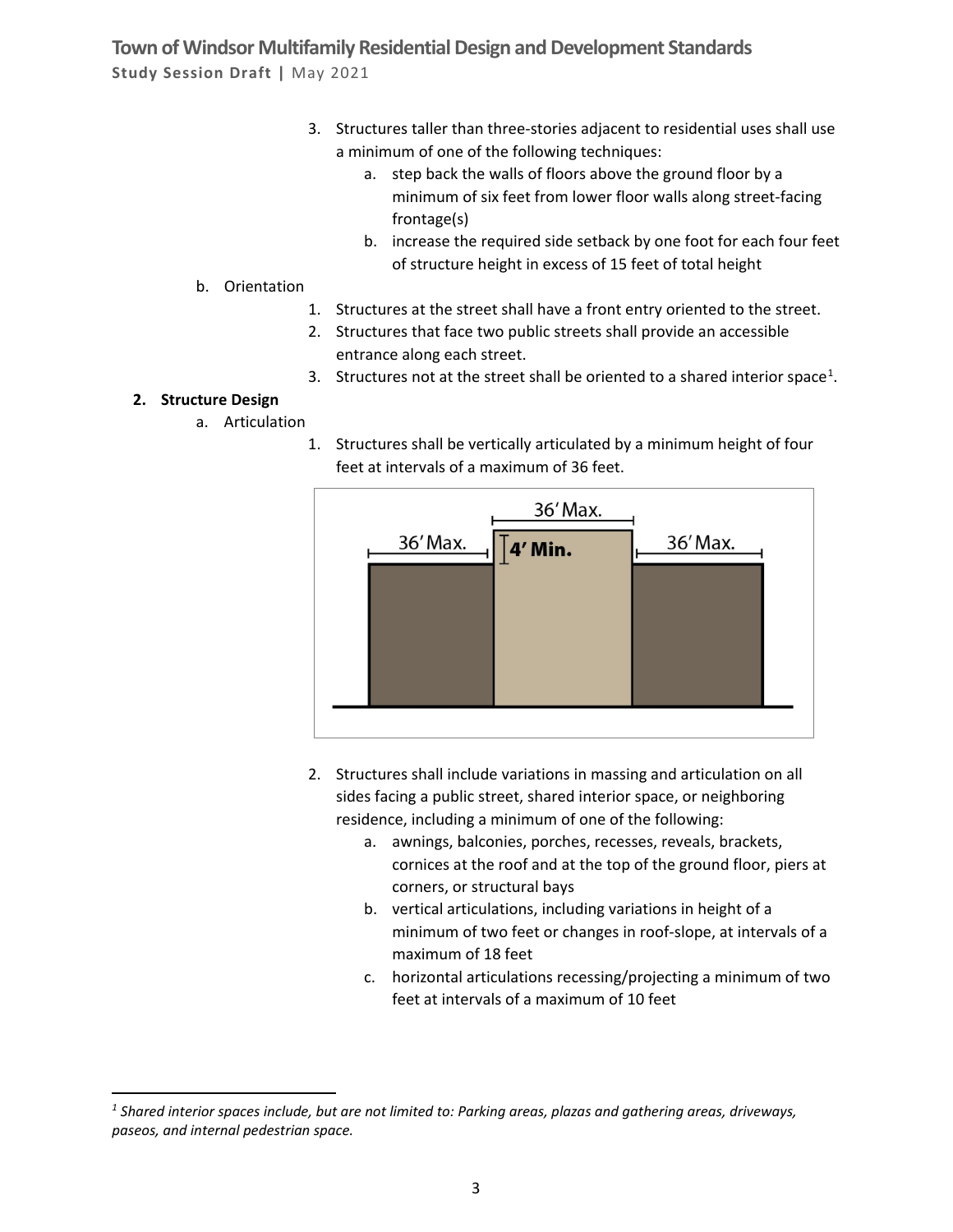- b. Variation
	- i. Variation between Adjacent Structures and Accessory Structures
		- 1. Adjacent structure facades within a development shall differ in width or height by a minimum of four feet.
		- [2](#page-3-0). Adjacent structures shall not use the same primary color. $<sup>2</sup>$ </sup>
		- [3](#page-3-1). Accessory structures<sup>3</sup> shall:
			- a. use roof forms, overhangs, and trim and primary colors that match a residential structure within the development.
			- b. match window types, shapes, and proportions to those of a residential structure within the development.
	- ii. Variation by elevation
		- 1. Structures exceeding 30 feet in height shall not use the same combination of primary wall material and primary color on each structure elevation.
- c. Fenestration
	- 1. Windows, entryways, doors, display windows, or arcades shall make up a minimum of 40 percent of street-facing facades.
	- 2. Windows shall be recessed a minimum of 2 inches from the exterior wall plane.
- d. Structure entries
	- 1. Structure entries at the street shall incorporate a projection (e.g., porch) or recess, or combination of projection and recess with minimum area of 50 square feet.
	- 2. All primary structure entries shall be covered by a permanent waterproof structural element with a depth and width that is a minimum of 50 percent larger than the entry door.
	- 3. Entryways shall be visible from the nearest street or shared interior space and shall not be separated from these areas by vehicular parking, a wall, fence, or landscaping taller than three feet in height.



<span id="page-3-0"></span>*<sup>2</sup> Primary color: the painted color occupying the most surface area on a structure or elevation.*

<span id="page-3-1"></span>*<sup>3</sup> Accessory structure: any structure within a residential development that does not contain living units.*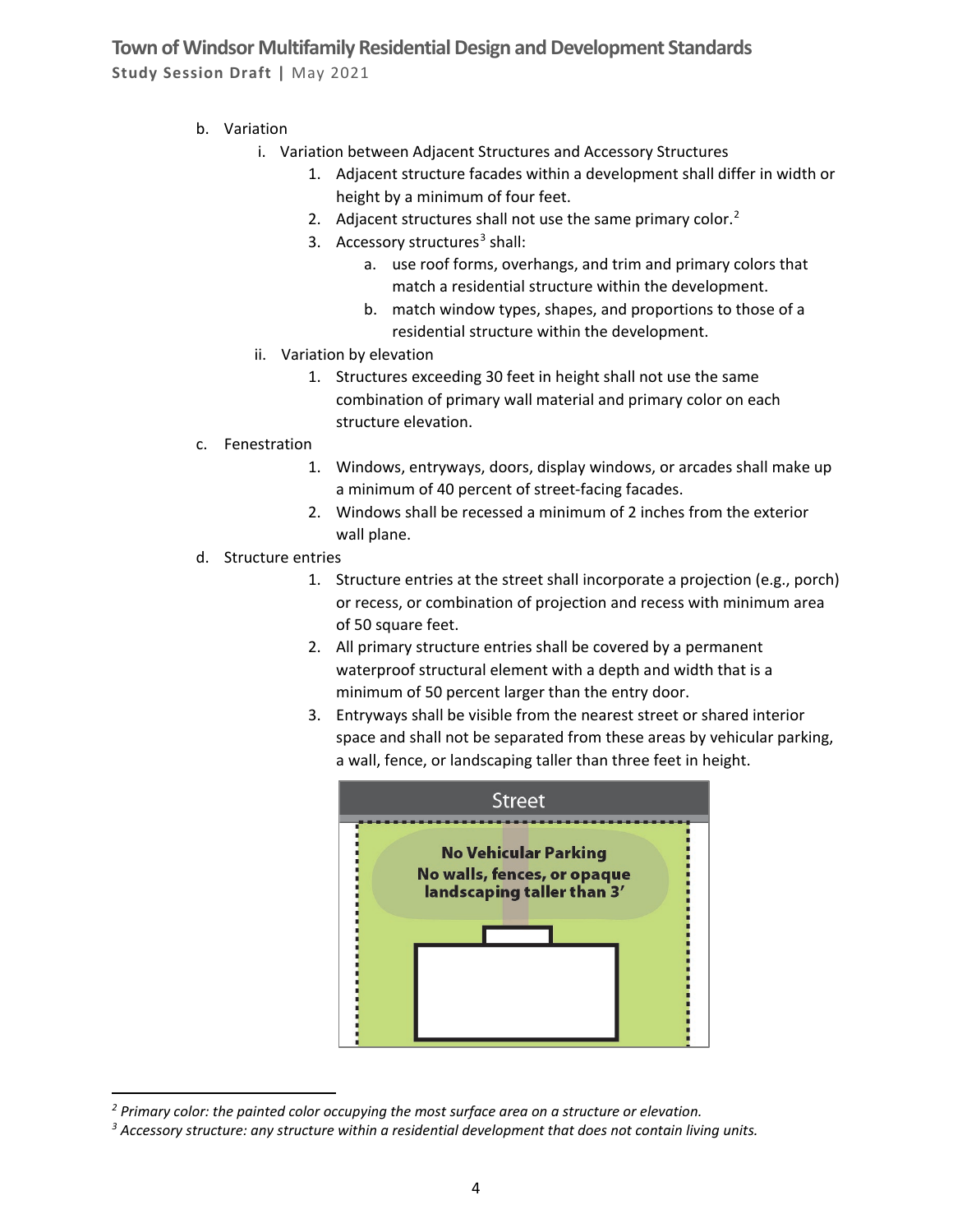- 4. Paved or wooden deck surfaces that function as a porch, stoop, or unfenced patio may project up to three feet into the front setback area. These areas must be raised from the ground by a minimum of eight inches and a maximum of three feet.
- e. Street-facing façade transparency
	- 1. Mixed-use structures with ground floor retail shall have windows that make up a minimum of 60 percent of the ground floor frontage.
- f. Wall modulation
	- 1. Blank walls (walls without windows, recessed entryway or porch, or articulation) shall not exceed 20 feet in length. Walls that are not visible from public streets and neighboring residences are excluded from this requirement.
- g. Roof Type
- 1. Where a flat roof is combined with a sloped roof, one of either roof type shall be constructed with an eave or a similar projection that extends a minimum of one foot from the façade and the other roof edge.
- 2. Where a flat roof and sloped roof are combined on one structure, neither roof type shall be more than 75 percent of the total roofed area.
- 3. Structures shall not incorporate more than two roof types.
- h. Roof Pitch
- 1. Roof pitches steeper than 12:12 are prohibited.
- i. Roof Form
	- i. Eaves
		- 1. Pitched roofs steeper than 4:12 shall include eaves and overhangs projecting a minimum one foot from the structure wall.
- j. Sustainable design
	- 1. Structures shall incorporate solar or ground-source thermal capture technologies in a minimum of one of the following:
		- a. hot water system
		- b. HVAC system

#### **3. Structure Materials**

- a. Primary wall material<sup>[4](#page-4-0)</sup>
	- 1. Primary wall materials shall be wood, stone, concrete, fiber cement, brick, or stucco. Additionally, engineered wood and manufactured stone products designed to resemble real wood or stone are permitted. Sustainable<sup>[5](#page-4-1)</sup> materials allowed under the California Building Code are also allowed.
	- 2. Decks, carports, and other accessory structures shall use the same materials as a residential structure within the development.
	- 3. Metal shall not cover more than 25 percent of the surface area of any structure elevation.

<span id="page-4-0"></span><sup>&</sup>lt;sup>4</sup> The primary wall material is the siding material that occupies the greatest area of a structure face or elevation.

<span id="page-4-1"></span><sup>&</sup>lt;sup>5</sup> Sustainable materials: materials that are locally-harvested, sustainably grown, made from naturally renewable materials, biodegradable, or free of toxins.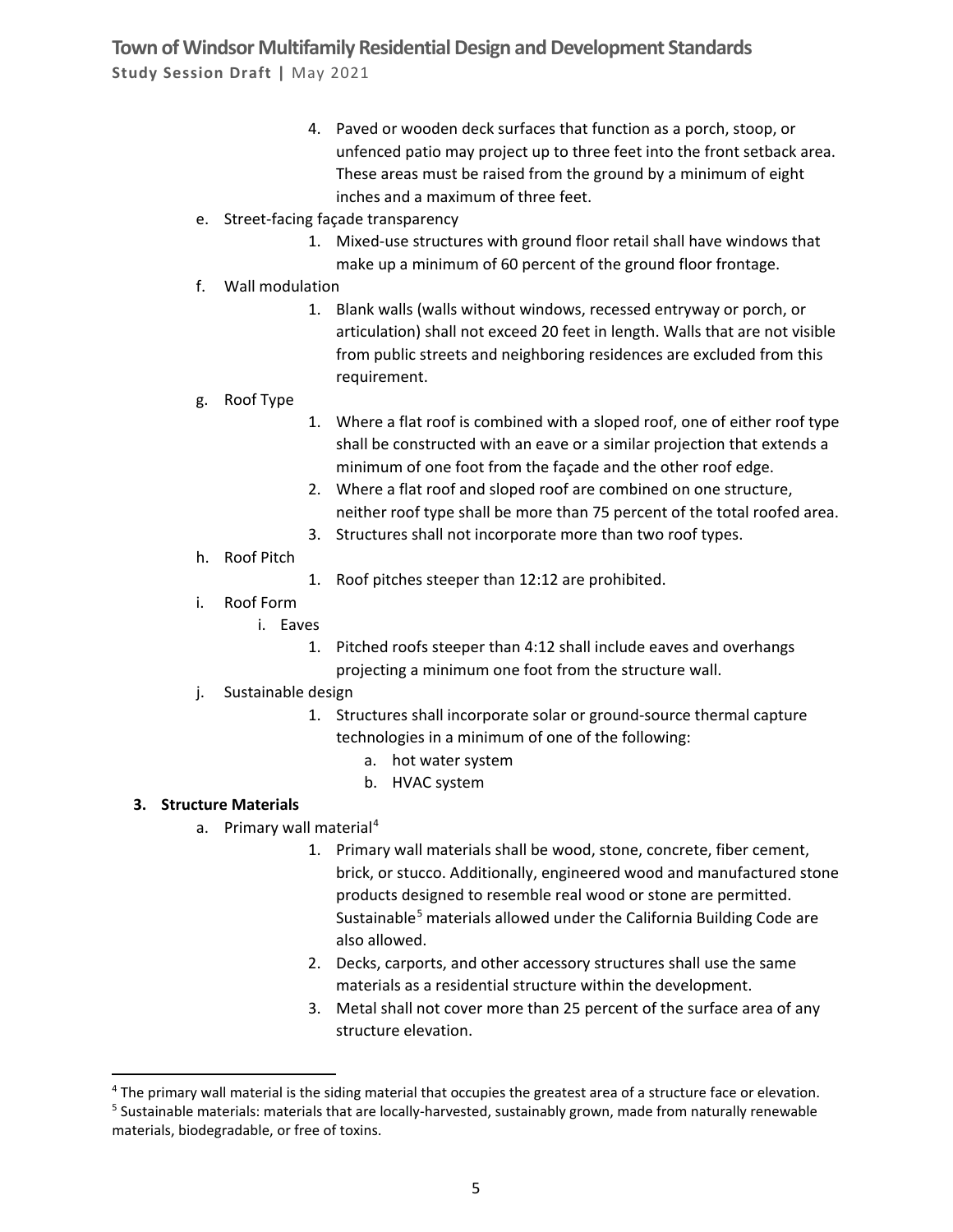- b. Secondary and accent materials
	- 1. Acceptable secondary building materials include: wood, concrete, brick, stone, natural materials, engineered wood, and manufactured stone. Sustainable materials allowed under the California Building Code are also allowed.
	- 2. Secondary wall materials and accent materials shall be required on all structures and shall be visible on a minimum of 15 percent and a maximum of 30 percent of structure façade (excluding roofing).
	- 3. Polished metal and reflective glass shall only be used as accents materials. These products combined shall be visible on a maximum of five percent of the surface area of any structure elevation.
- c. Windows and doors
	- 1. Mirrored glass and glass block are prohibited. Obscured glass windows shall only be used to provide privacy along sides facing neighboring residences.
	- 2. To create facades with rich shadow lines and textures, windows and doors shall be trimmed with metal or wood/wood composite materials. Trim shall be a minimum width of three inches and shall protrude from the wall plane by a minimum of three-quarters of an inch. Windows and doors installed with the exterior glass surface recessed by a minimum of three inches from the face of the exterior wall finish material are excluded from this requirement.

#### **4. Connectivity and Parking**

- a. Vehicular Circulation
	- i. Access points
		- 1. Interconnectivity
			- a. Parking areas shall be internally connected and shall use shared driveways within the development<sup>[6](#page-5-0)</sup>.
	- ii. Parking
		- 1. Location
			- a. Parking areas shall not be located between a street-facing structure frontage and the street-facing property line.
			- b. Developments with more than 20 units shall provide multiple parking areas, in lieu of a single parking area.
		- 2. Screening
			- a. Parking areas visible from the street shall include a landscaped buffer including a planting strip; a screening feature, such as a hedge, that is approximately three feet high; and trees planted (on average) every 30 feet. Trees, hedges, and shrubs shall be classified as Very Low (0-0.1) or Low (0.1-0.3) in the Water Use Classification of Landscape Species Classification System

<span id="page-5-0"></span> $6$  This standard applies only within the development. Developments are not required to share driveways with neighboring properties.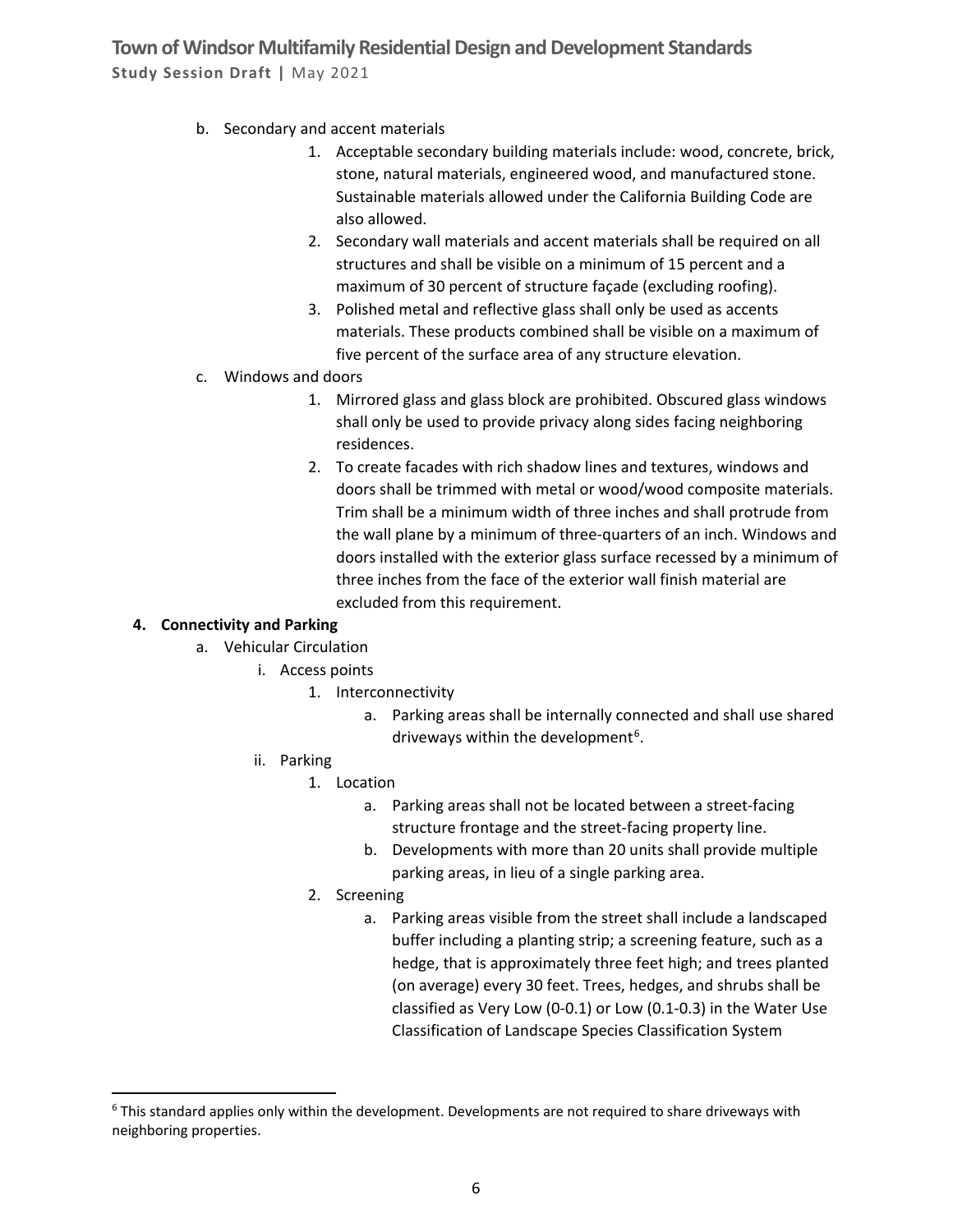> (WUCOLS) and shall be of evergreen variety to provide screening throughout the year.

- 3. Landscaping/shade
	- a. One shade tree shall be planted for every five parking spaces. A minimum of 50 percent of the trees shall be deciduous, as they provide shade in the summer and sun in the winter.
		- i. Covered parking areas with solar capture technology are exempt from this requirement.
- b. Pedestrian/Bicycle circulation
	- 1. All structures, facilities, parking areas, amenities, and common areas shall be internally connected by pedestrian pathways.
	- 2. Pedestrian pathways shall be separated from parking areas by landscaping, curbs, or other edge treatments.
	- 3. Pedestrian pathways shall be directly connected to adjacent public sidewalks on each street frontage.

#### **5. Open Space and Common Areas**

- a. Open space requirement
	- 1. Developments shall provide open space as follows:
		- a. Compact Residential and Mixed Use Zones: Minimum 75 square feet per unit
		- b. High Density Residential: Minimum 125 square feet per unit
		- c. Medium Density Residential: Minimum 200 square feet per unit
	- 2. Required open space may be any combination of common open space amenities accessible to all project residents, or private open space for the exclusive use of a single dwelling; however, no unit shall have less than 50 square feet of private open space when it is provided by a deck or balcony, or 100 square feet with minimum dimensions of 10 feet when provided by a yard at ground level. Porch areas can apply toward these requirements, but driveways and service areas shall not be counted as applying.
	- 3. A minimum of 50 percent of the total units shall include private open space in the form of a balcony, porch, or rooftop garden with a minimum of 50 square feet of usable space. These areas shall be counted toward the open space area requirement.
	- 4. Common open spaces shall be at grade-level or located on a roof top. Covered structures may be included if they are open on a minimum of three sides.
- b. Required Amenities
	- 1. One amenity shall be provided for each 10 units or fraction thereof.
	- 2. Developments with more than 15 units shall provide either a paved multi-use area with fixed/built-in seating or a playground/tot lot area as one of the on-site amenities.
	- 3. Developments with more than 20 units shall provide a minimum of one playground/tot lot area and a paved multi-use area with fixed/built-in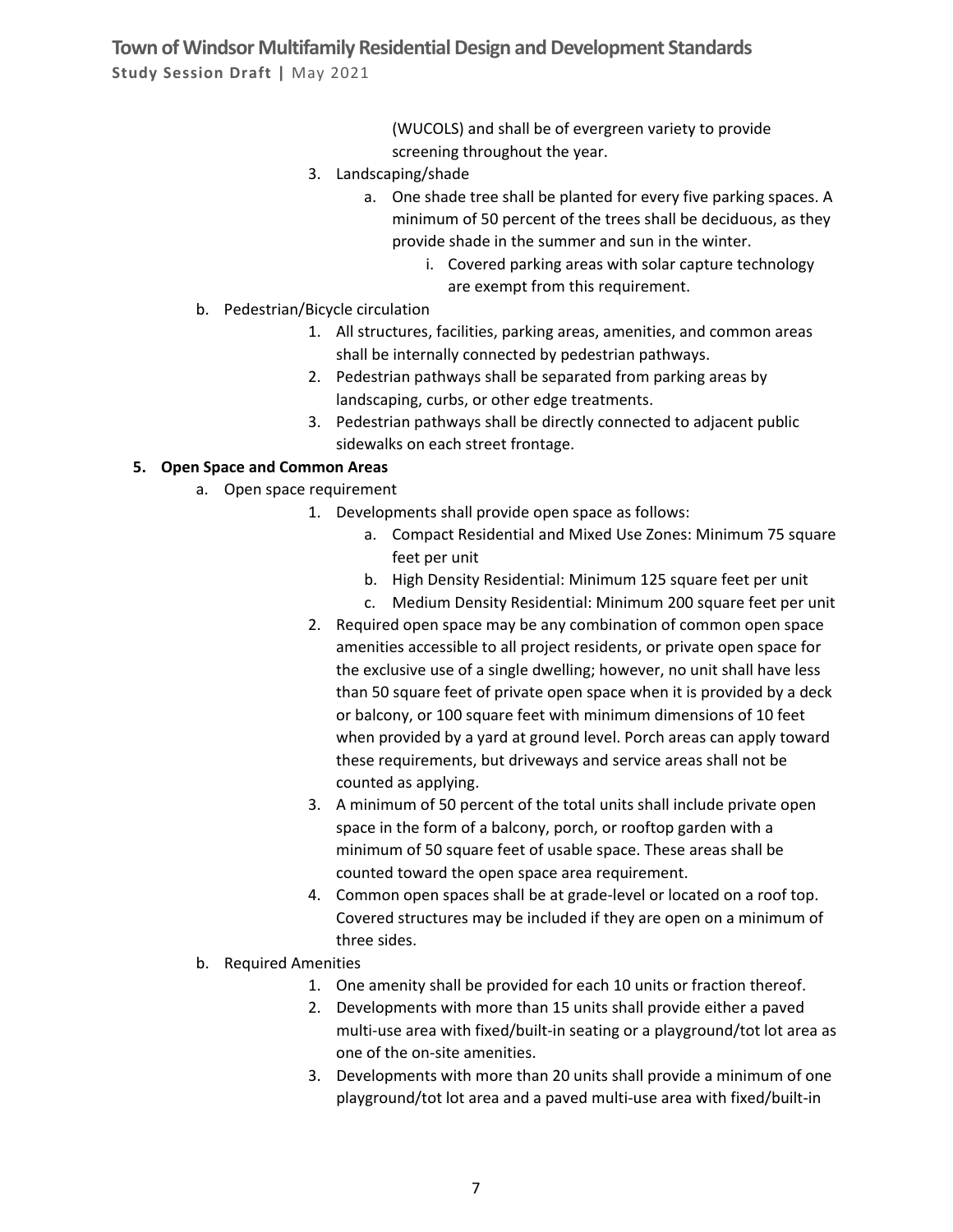seating. Developments that will not house children, such as senior living facilities, are exempt from the playground requirement.

- 4. Developments with 60 units or more shall provide a minimum of three paved multi-use areas with fixed/built-in seating that are distributed within the project.
- 5. Approved amenities are outlined as follows:
	- a. Amenity options for all developments:
		- i. Active recreational facilities (spaces, fields, courses, or equipment used for recreational activity) with a minimum area of 400 square feet
		- ii. Passive recreation facilities (paseos, plazas, or shaded seating areas used as gathering spaces) with a minimum seating capacity for eight persons and a minimum of one feature element<sup>[7](#page-7-0)</sup>
		- iii. playground or tot lot with a minimum of three structured play modules (i.e. slide, swing, and climber) and an adjacent bench or sitting area
		- iv. community or rooftop garden (minimum 400 square feet)
		- v. lounge or media room (minimum 400 square feet with minimum seating capacity for eight persons)
		- vi. commissioned public art
	- b. Additional amenity options for HDR and MDR:
		- i. outdoor games (i.e. garden chess) occupying a minimum of 400 square feet
		- ii. dog park with a minimum of two benches
		- iii. picnic areas with a minimum of two tables with seating
	- c. Additional amenity options for CR and MU:
		- i. private balconies (a minimum of 80 percent of units with a minimum of 50 square feet of usable space)
		- ii. water feature with gathering space
		- iii. bike repair station, fully-enclosed bike lockers or secured indoor bike storage
- c. Safety (CPTED)
	- 1. To provide "eyes on the street" surveillance, the largest window or group of windows of a minimum of one of the following rooms shall view the street: living room, dining room, family room, or kitchen.
	- 2. Units not facing the street shall be oriented to provide visual access to structure entries, pedestrian pathways, recreation areas, and common facilities from dwelling units.

<span id="page-7-0"></span> $^7$  Feature elements include, but are not limited to, barbecues, firepits, commissioned public art, water features, or picnic tables.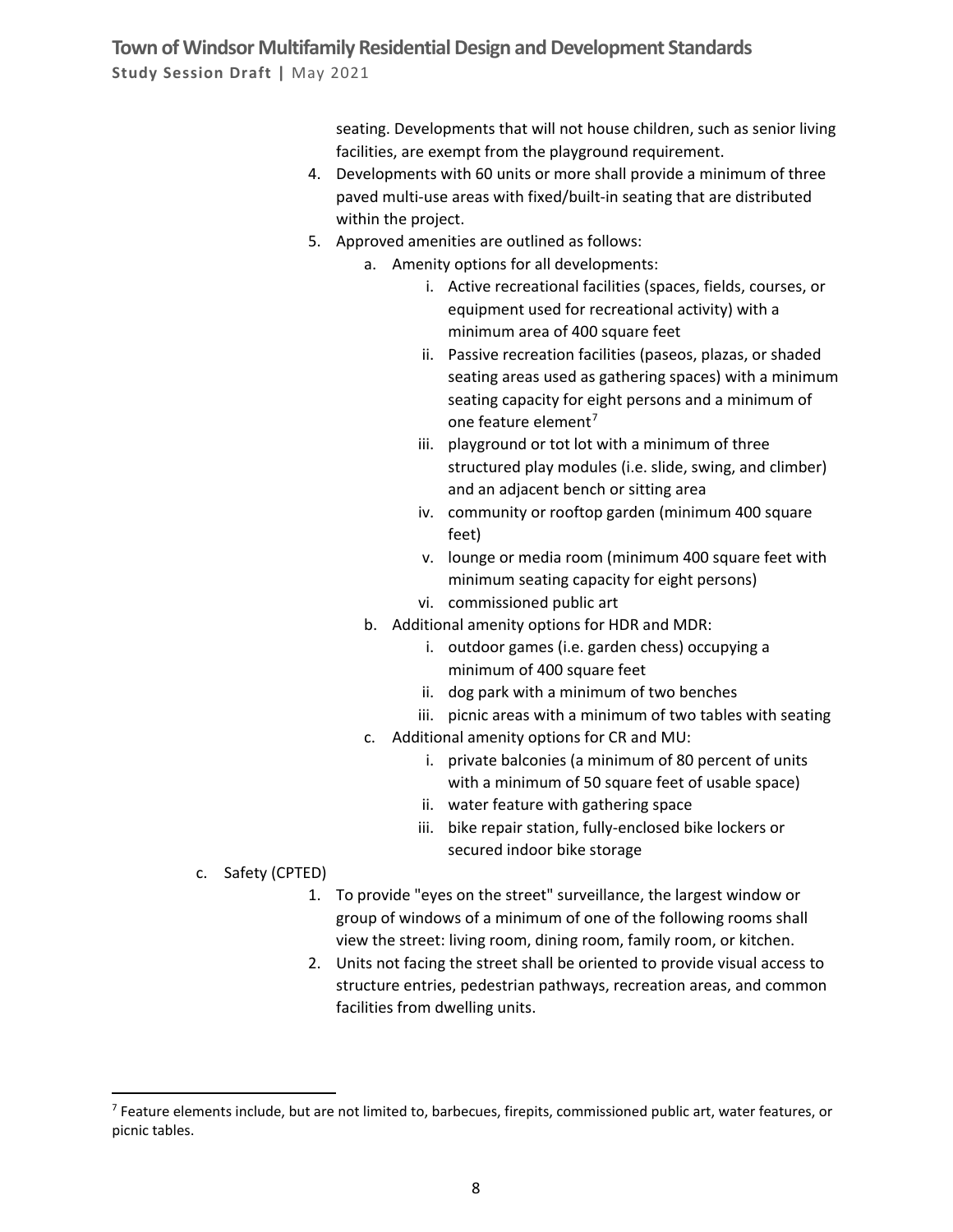> 3. Drainpipes, parapets, and ledges shall not be located within three feet of windows, corridors, and balconies. If such placement is not feasible, they shall face parking lots, public spaces, and roads.

#### **6. Landscaping**

- a. Space requirements
	- 1. All pedestrian pathways shall be landscaped with shade trees at intervals of a maximum of 30 feet on average. A minimum of 50 percent of the trees planted shall be deciduous, as they provide shade in the summer and sun in the winter.
	- 2. Common space areas, structure entries, and pedestrian pathways shall be landscaped with defined edges.
- b. Plant selection
	- i. Plant and groundcover selection
		- 1. Landscaping plans shall comply with each standard held within the Prescriptive Compliance Option of the Town's Water Efficient Landscape Ordinance (Windsor Municipal Code Title XII, Chapter 3, Article 9; 12-3- 927).
		- 2. Plants classified as Low-Water Use (plant factor of 0.1-0.3) or Very Low-Water Use (plant factor of 0.0-0.1)<sup>8</sup> shall be used for a minimum of 75 percent of the plant area, excluding edibles and areas using recycled water, as required by the Water Efficient Landscape Ordinance (12-3- 927b4).
		- 3. All tree plantings shall be a minimum size of 15-gallon at the time of planting.
- c. Conservation
	- i. Water-saving technology
		- 1. All landscaped areas shall include irrigation systems that comply with the Water Efficient Landscape Ordinance (12-3-927b6).
	- ii. Existing mature trees, creeks, etc.
		- 1. Existing mature trees shall only be removed with an approved Tree Removal Permit as outlined in the Town of Windsor Tree Technical Manual.
		- 2. Landscaping plans must comply with Section 27.36.040 Protected Trees of the Town's Zoning Ordinance.

#### **7. Lighting Design**

- a. General Provisions
	- 1. All pedestrian pathways, parking areas, structure entries, trash and refuse enclosures, and common space areas shall be illuminated for safety and security.
	- 2. All lighting shall be fully-shielded and directed downward.
	- 3. Lighting shall not spill beyond the intended area and shall not extend across a property line.

<span id="page-8-0"></span><sup>&</sup>lt;sup>8</sup> As defined by the Water Use Classification of Landscape Species (WUCOLS) published by the University of California Cooperative Extension and the Department of Water Resources, 2014.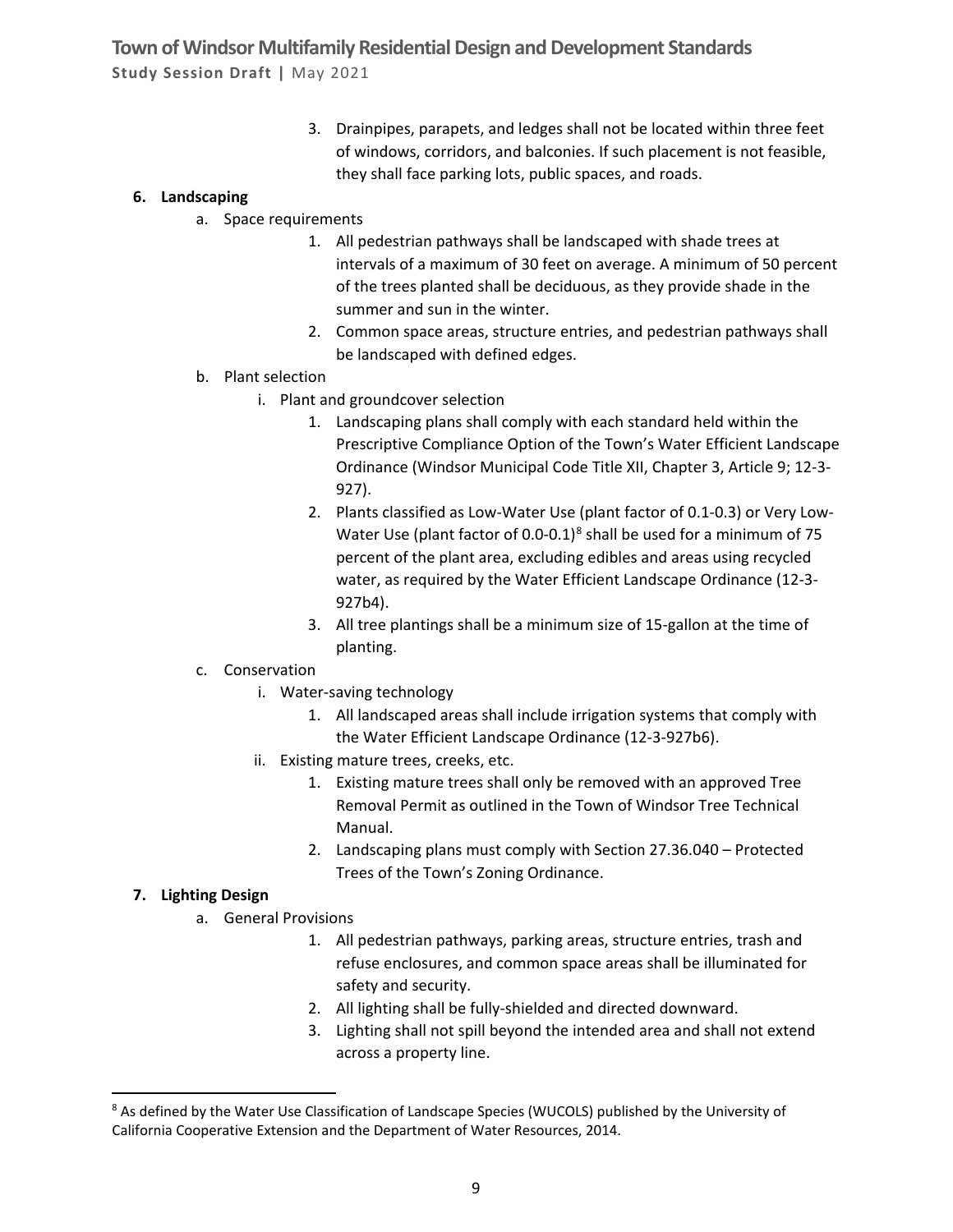- 4. Lighting shall use light emitting diodes (LEDs) and shall have a color temperature of a maximum of 3000 Kelvins.
- b. Pedestrian pathways
	- 1. Lighting along pedestrian pathways shall not exceed eight feet in height.
- c. Parking areas
	- i. Vehicular parking
		- 1. Lighting in parking areas shall not exceed 16 feet in height.
	- ii. Bike parking
		- 1. Bicycle parking areas shall be illuminated.
- d. Signs
- 1. Gateway entry signs, directional signs, and unit and structure identifiers shall be externally illuminated for visibility at night.
- 2. Backlit, internally illuminated, and halo signs are prohibited.

#### **8. Fences, Walls, and Hedges**

- a. Location
- 1. A fence or masonry wall with a minimum height of six feet and a maximum height of seven feet shall be provided along the rear and side property lines adjacent to residential uses. Side fences are not required to extend beyond a point two feet behind the front façade. Fences that extend beyond this point shall be stepped down to a maximum height of three feet.
	- a. Exceptions to this property line fence requirement may be made with the written consent of the adjacent property owner.
- b. Materials
	- i. Fences and Walls
		- 1. Fences or walls shall be constructed of wood, masonry, metal, stone, or faux wood composite fencing, except as described in section c.2. below.
- c. Disallowed materials
	- 1. Chain link is prohibited.
	- 2. Masonry walls consisting exclusively of smooth-surfaced concrete masonry units are prohibited.

#### **9. Signs**

- a. Entryways, structure addresses, amenities, and individual units shall be identified with signage. Developments with more than one structure containing dwelling units shall also include directory signs in parking areas and along pedestrian pathways. All signs shall comply with Chapter 27.32 of the Zoning Ordinance.
- b. In addition to signs prohibited by Section 27.32.040 of the Zoning Ordinance, signs with raceway channel letters are prohibited.

#### **10. Utilities and Service Areas**

- a. Utilities
	- i. Location
		- 1. Ground-mounted utility boxes, transformers, lines, utility meters, fire line detector check valves, backflow preventers, and mechanical equipment shall be located to the side or rear of structures.